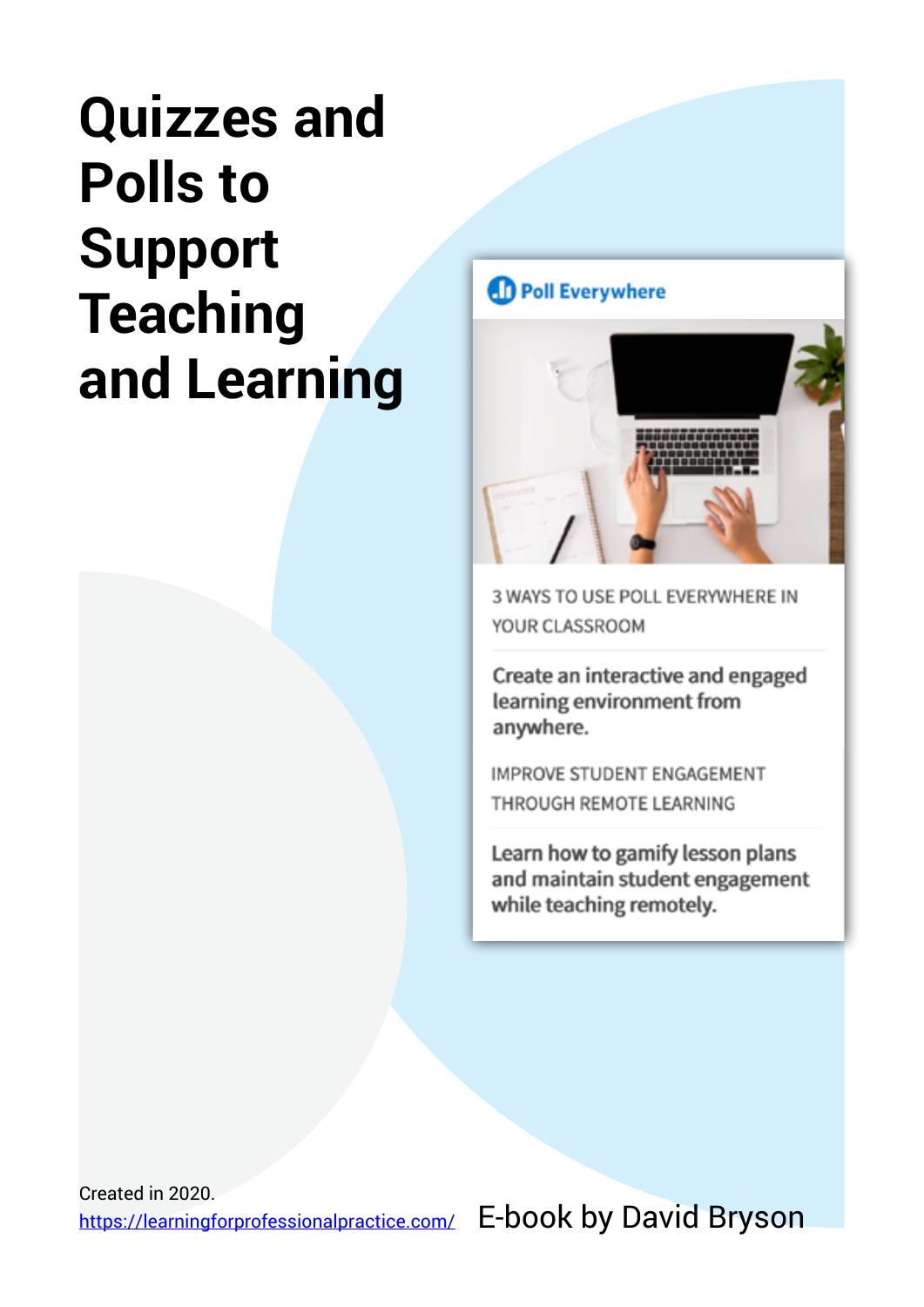**[About the author](#page-2-0) [David Bryson](#page-2-0)**

### **[Activity 02](#page-4-0)**

**[Nothing like a bit of](#page-4-0)  [competition!](#page-4-0)**

### **[Activity 04](#page-6-0)**

**[Pitting cohort](#page-6-0) [against cohort.](#page-6-0)**

#### **[Activity 06](#page-9-0)**

**[Its all in the cloud,](#page-9-0)  [word cloud.](#page-9-0)**

<span id="page-1-0"></span>**[Activity 01](#page-3-0) [Cheer up your MCQs](#page-3-0) [with images.](#page-3-0)**

### **[Activity 03](#page-5-0)**

**[Images for visual](#page-5-0) [surveys and polls.](#page-5-0)**

### **[Activity 05](#page-7-0)**

**[Probably my](#page-7-0) [favourite.](#page-7-0)**

**[Activity 07](#page-10-0) Q&A Upvote and [Leaderboard.](#page-10-0)**

### **D** Poll Everywhere

**Presenter notes <https://www.polleverywhere.com/presenter-notes> Support Center <https://www.polleverywhere.com/support> Support articles <https://www.polleverywhere.com/support/articles> Case studies<https://www.polleverywhere.com/case-studies>**

| √∐<br>ιΜ<br>Multiple choice | Word cloud | Q&A        | Clickable<br>image | Survey        | Open-ended               | Competitions          | 000<br>More   |
|-----------------------------|------------|------------|--------------------|---------------|--------------------------|-----------------------|---------------|
| Donut charts                | Icebreaker | Upvote     | Leaderboard        | Emotion scale | Presentation<br>feedback | Spotlight             | Retrospective |
| Assign teams                | Discussion | Brainstonm | Ranking            | Select on map | Short answer             | <b>Bulletin board</b> | 2x2 matrix    |

**Polleverywhere choice of activities <https://www.polleverywhere.com/>**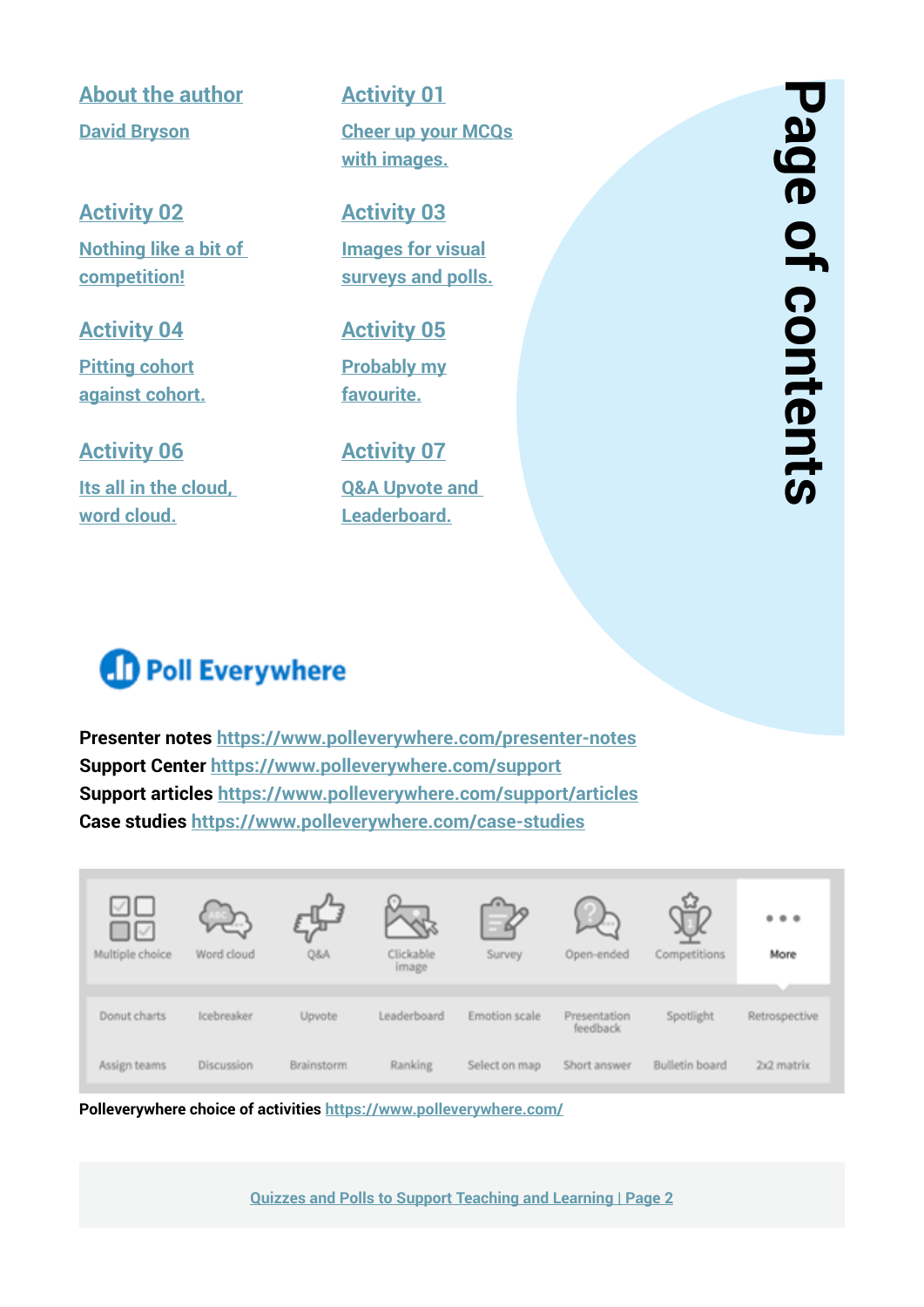<span id="page-2-0"></span>

### David Bryson

I am currently a Senior Lecturer in College of Science and Engineering at the University of Derby teaching on the BSc (Hons) Forensic Science. I am module leader for the Forensic Imaging (including scientific photography techniques e.g. infrared and ultraviolet fluorescence) and teach on wide range of modules in the School of Human Sciences.

My research and publications include aspects of support for Learning and CPD, medical and medicolegal photography through the Journal of Visual Communication in Medicine.

I am on the Accredited Register of Medical Illustrators of the Academy for Healthcare Science approved by the Professional Standards Authority for Health and Social Care.

The aim of much of my work is the application of photography to science, for examples see my photolibrary [https://photolibrary.cladonia.co.uk.](http://photolibrary.cladonia.co.uk)

**Email : d.bryso[n@](mailto:d.bryson%40derby.ac.uk?subject=)derby.ac.uk**

**Website : <https://cladonia.co.uk>**

**Instagram : [david\\_w\\_bryson](https://www.instagram.com/david_w_bryson/)** **Twitter : [@davidbryson](https://twitter.com/davidbryson)**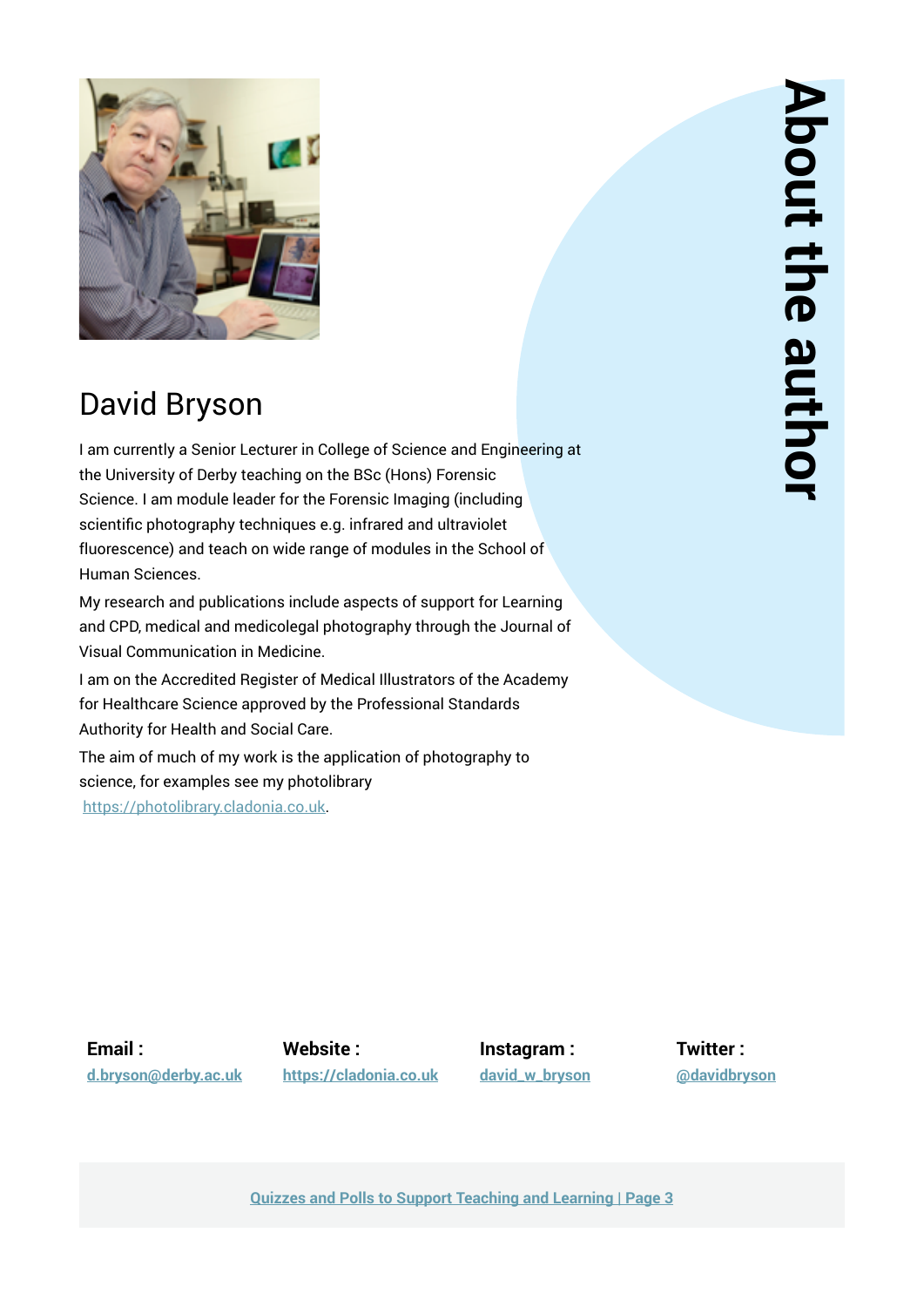<span id="page-3-0"></span>01

# **Cheer up your MCQs with images**

## **Rating: Easy**

There are two ways to ask a Multiple Choice Question (MCQ) using images.

1. Load up your image and give a list of possible choices in the classic MCQ way, see Figure 1.

2. The more interesting way is to pose a question and give your choices as images to be selected, see Figure 2.

There are of course combinations of images and words that give a range of alternatives to the traditional MCQ. For example Figure 3 shows how text can be an image as can the answers.

### Photographs and images

It is important to note that some images automatically resize when imported e.g. for a series of answers but others if they are large come in large.

So it is best to think small. If your images are stored in Adobe Bridge or on Lightroom do export your image as small sizes e.g. 1024 or 640 pixels in width.

#### Which type of reaction is illustrated?



**Figure 1. Question with image and choice of answer as text.** 

What shape are your ears?



#### **Figure 2. Question and image choices for a survey.**

Which would be the complimentary RNA sequence of DNA 5'-CTTAGGCTC-3'?



**Figure 3. Question and text as image and text as image choices for answers.**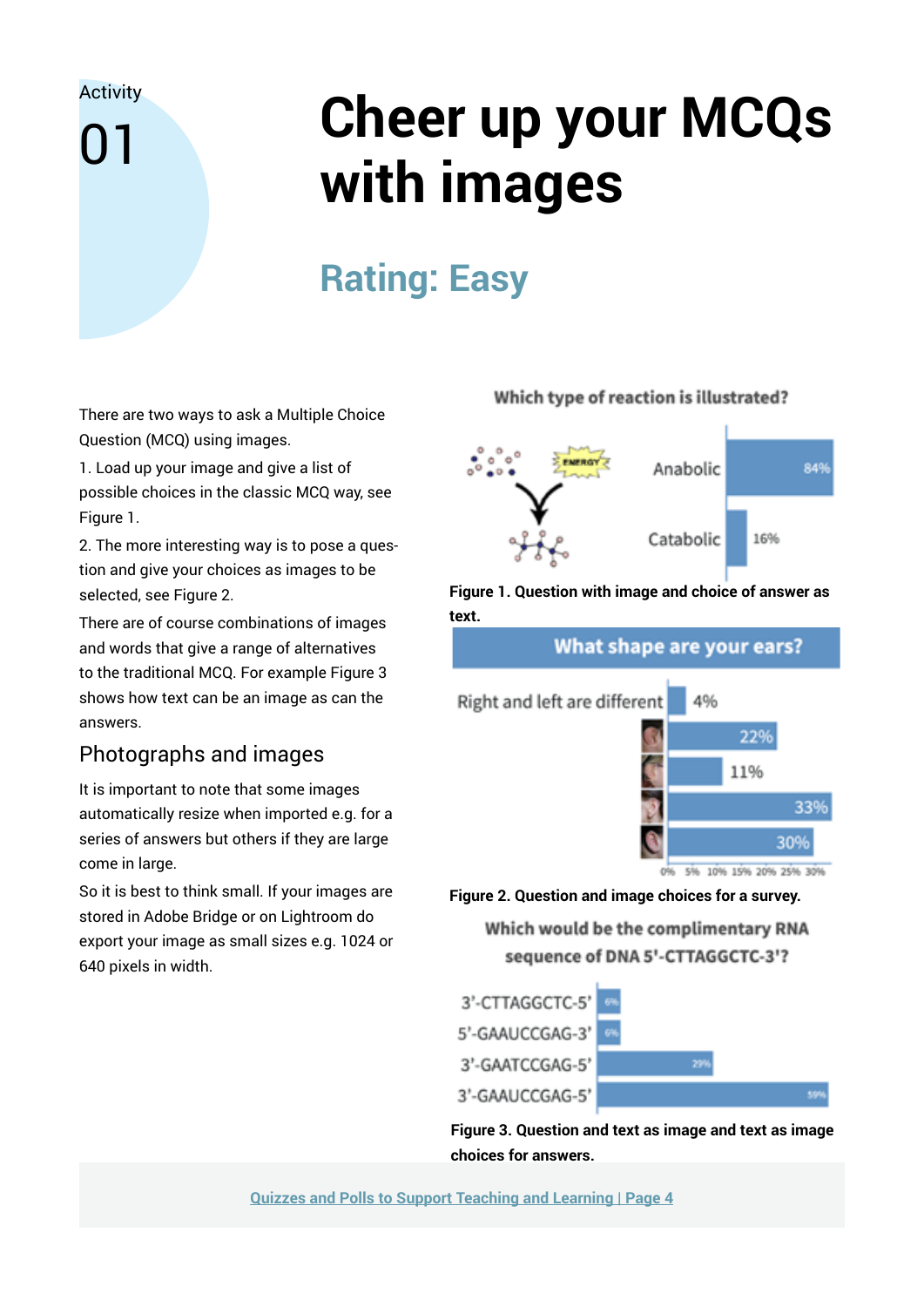<span id="page-4-0"></span>በ2

# **Nothing like a bit of competition!**

## **Rating: Easy and fun!**

A great way to start a lecture is with a quick quiz on the last lecture's topic as a reminder or at the end of the lecture to see how much students have learnt or paid attention.

The competition is restricted to MCQs and they all have to be built into the competition from the start. No importing from other quizzes! At the end the winner is seen on the leader-

board along with a cascade of confetti, see Figure 4.

The maximum score per question is 1000 relies on being correct and fastest.

Each student sees their personal score on whichever device they used as they go along and at the end.

#### **Sequence to running a competition:**

- 1. Make sure everyone who wants to join in has used the joining link.
- 2. Play. The question appears on screen.
- 3. On click the question and answers appear along with a countdown then question is locked. Timing can varied but is set for whole competition
- 4. Answer is highlighted and % who answered correctly/incorrectly.
- 5. Leader board comes up after each question and changes with each question as students move up or down the leaderboard.
- 6. Repeat for however many questions.
- 7. After the last question the leader is showered with virtual confetti.



**Figure 4. Final leaderboard at the end of a competition.**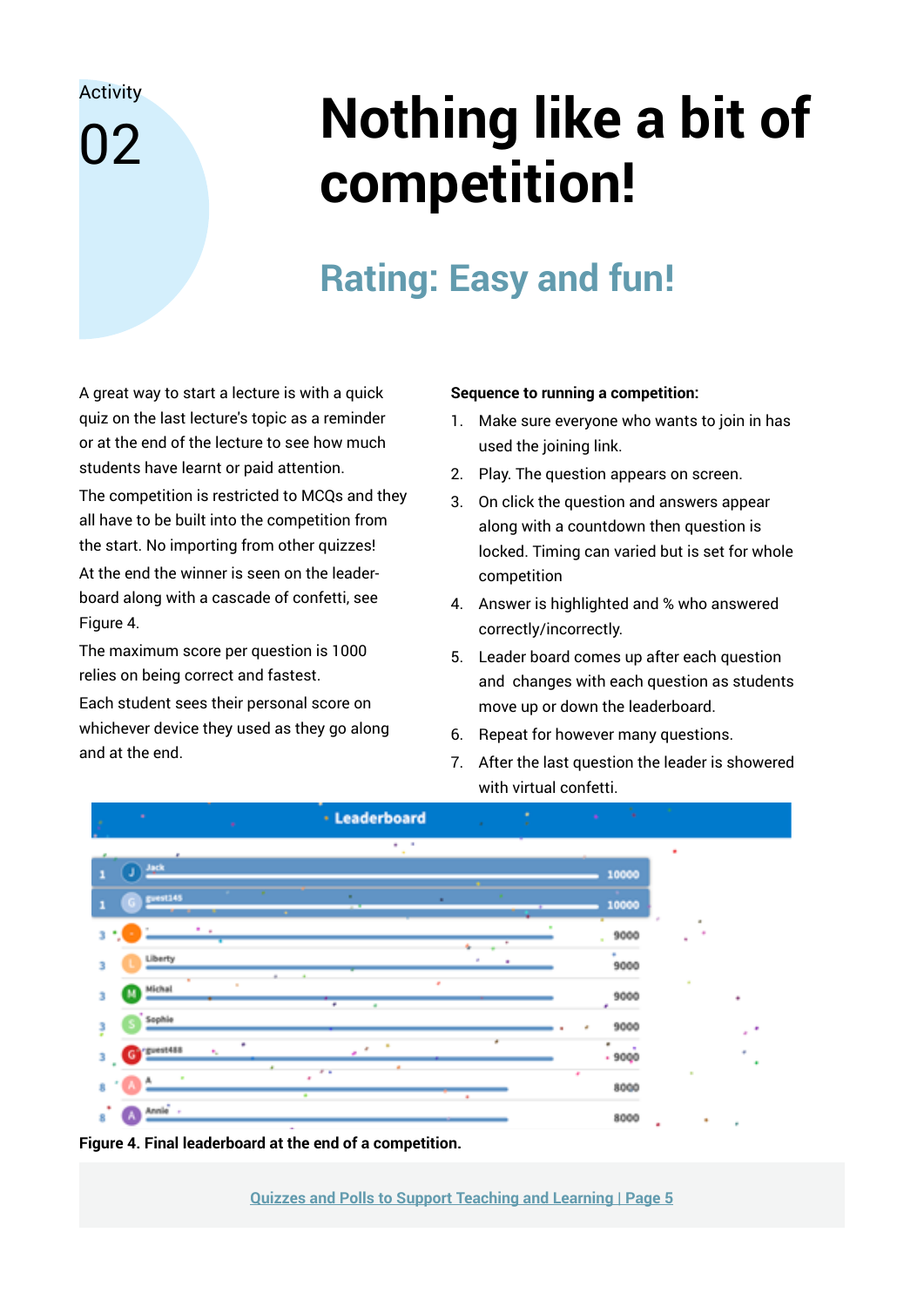# <span id="page-5-0"></span>**Images for visual surveys and polls**

### **Rating: Medium**

The example used commonly to demonstrate this feature is a map for participants to click on their country or origin. This might be good for an icebreaker activity 'Where in the UK is home' or for geologists i.e. where in the UK do you find igneous intrusions? Where images can be useful in surveys and polls is for a visual choice for example I have used them for students to report back as part of a session looking at biometric features like the shape of ears, see Figure 5, or a checklist, see Figure 6.

The other type of activity is for health and safety by presenting a photograph of a laboratory set up with dangers that should be highlighted.



**Figure 5. Image with percentages displayed after students have entered their data.**

This kind of activity also works for highlighting what needs correcting in a piece of text i.e. citations. For this type of poll the image is imported and each area on the image is created as a hotspot. These hotspots are named so that data can be extracted after the poll and seen visually after data has been input.

For a survey once students have access they can fill in the details as they want and it is more visually appealing compared to a Microsoft Forms survey. This works well in the laboratory as everyone can enter data and the display of the final results helps round off the session and the data can quickly be exported and distributed.

#### **How far have you progressed in your literature review?**

| <b>TOPIC</b>              | 1. Do you know what your topic or project is?                                                                    |       |
|---------------------------|------------------------------------------------------------------------------------------------------------------|-------|
|                           |                                                                                                                  |       |
| <b>KEYWORDS</b>           | 2. From your topic have you listed a number of aspects/subjetus-yo                                               |       |
| <b>AND PHRASES</b>        | need to recease b. <sup>3</sup>                                                                                  | 19%   |
| <b>SEARCH AND</b>         |                                                                                                                  |       |
| COLLECT<br><b>SOURCES</b> | 3. From those keywords and phrases have you been able to find a<br>Salarmuci bownivers reag most images to egres |       |
|                           |                                                                                                                  | 11%   |
| <b>ANALYSE</b>            | 4. Have you analysed the content of those papers?<br>. Do they cover your research topic?                        |       |
|                           | . What aspects/subjects do they cover?                                                                           |       |
|                           | What headings/sub-headings do they support                                                                       | 5%    |
| ARRANGE                   | 5. Have you arranged the content from your papers into specifi-<br>headings and sub-headings?                    |       |
|                           | This might also involve creating a concept map of the subject yo                                                 | u ane |
|                           | researching to help you develop different levels of headings.                                                    | 4%    |
| SUMMARISE                 | 6. Have you read each paper in depth?                                                                            |       |
|                           | 7. Have you summarised the contents of each paper under the                                                      | 59    |
|                           | headings you developed?                                                                                          | 2%    |
|                           | 8. Have you drawn together the findings from papers into a cohe                                                  |       |
|                           | story?                                                                                                           | 6%    |

**LITERATURE REVIEW: STAGES CHECKLIST** 

**Figure 6. A checklist with a word document convert to an image works equally well.**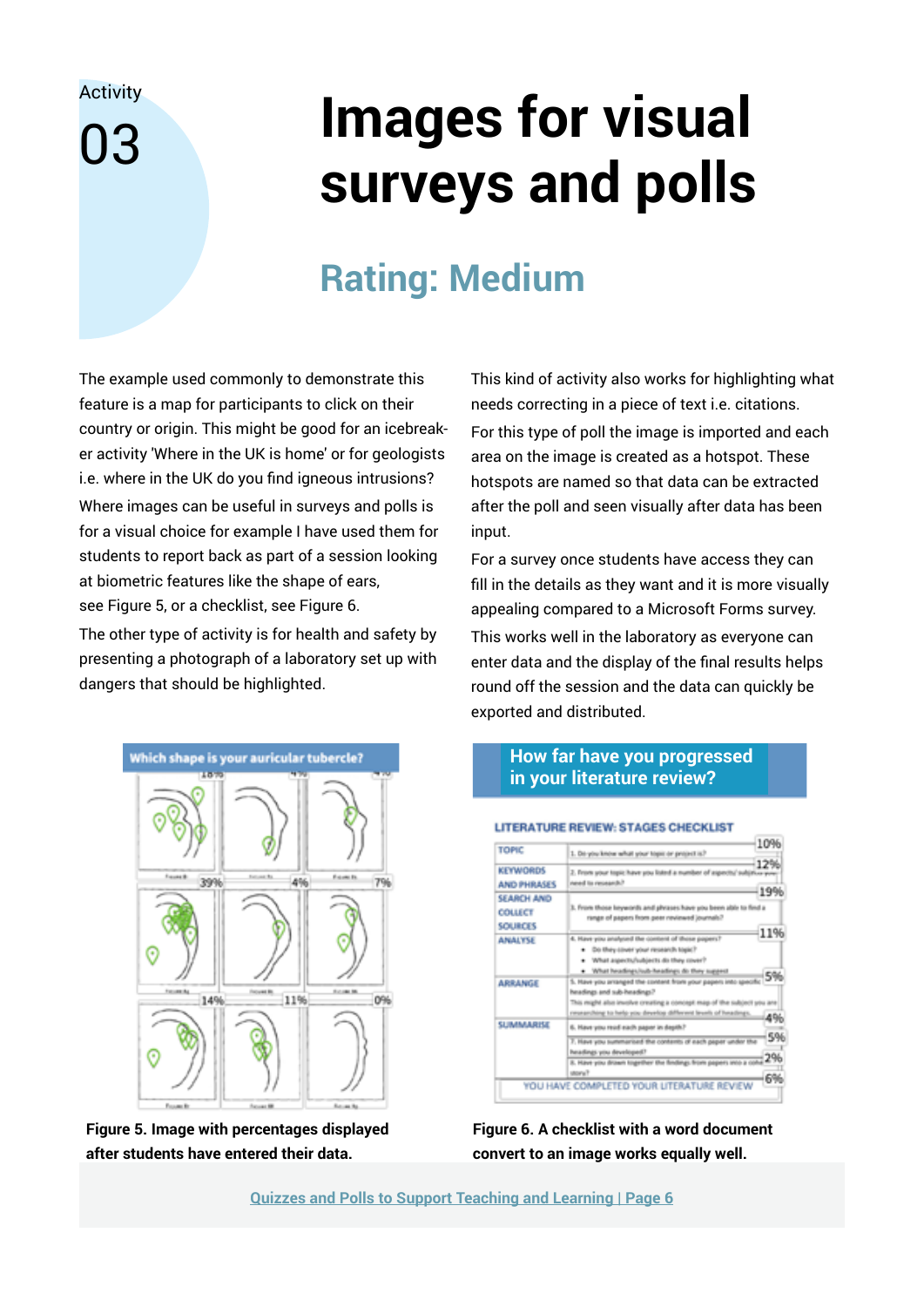<span id="page-6-0"></span>04

# **Pitting cohort against cohort**

## **Rating: Difficult**

At the end of a module it is helpful where there is a multiple choice style exam to include a MCQ quiz in a session towards the end or for the final session of a module. Where there is more than one cohort it is possible to run a quiz with what is called in PollEverywhere "Segmentation". This means that I can pit my Human Biology, Biomedical Health, Biology and Zoology students against each other.

For an added extra it is possible to have live responses to questions. Do have to make sure students can't change their answers. Once the first few in a cohort have answered there are often audible groans as some of their colleagues answer incorrectly.

Unlike the competition there is no set timing for each question so I tend to control this manually and once a set number have responded I call for last responses and then lock down the question.

Early on you get a feel for how many have logged on and are joining in with a quiz. If in the initial stages you got 80 responses that is likely to remain fairly constant.

During the quiz it is possible to see how each cohort is doing in terms of % getting a question correct as in Figure 7, by looking at cohort % through a report and at the end to see which cohort is winning. This type of report is not the easiest to run so it is best to set it up in advance and re-run it during the session.



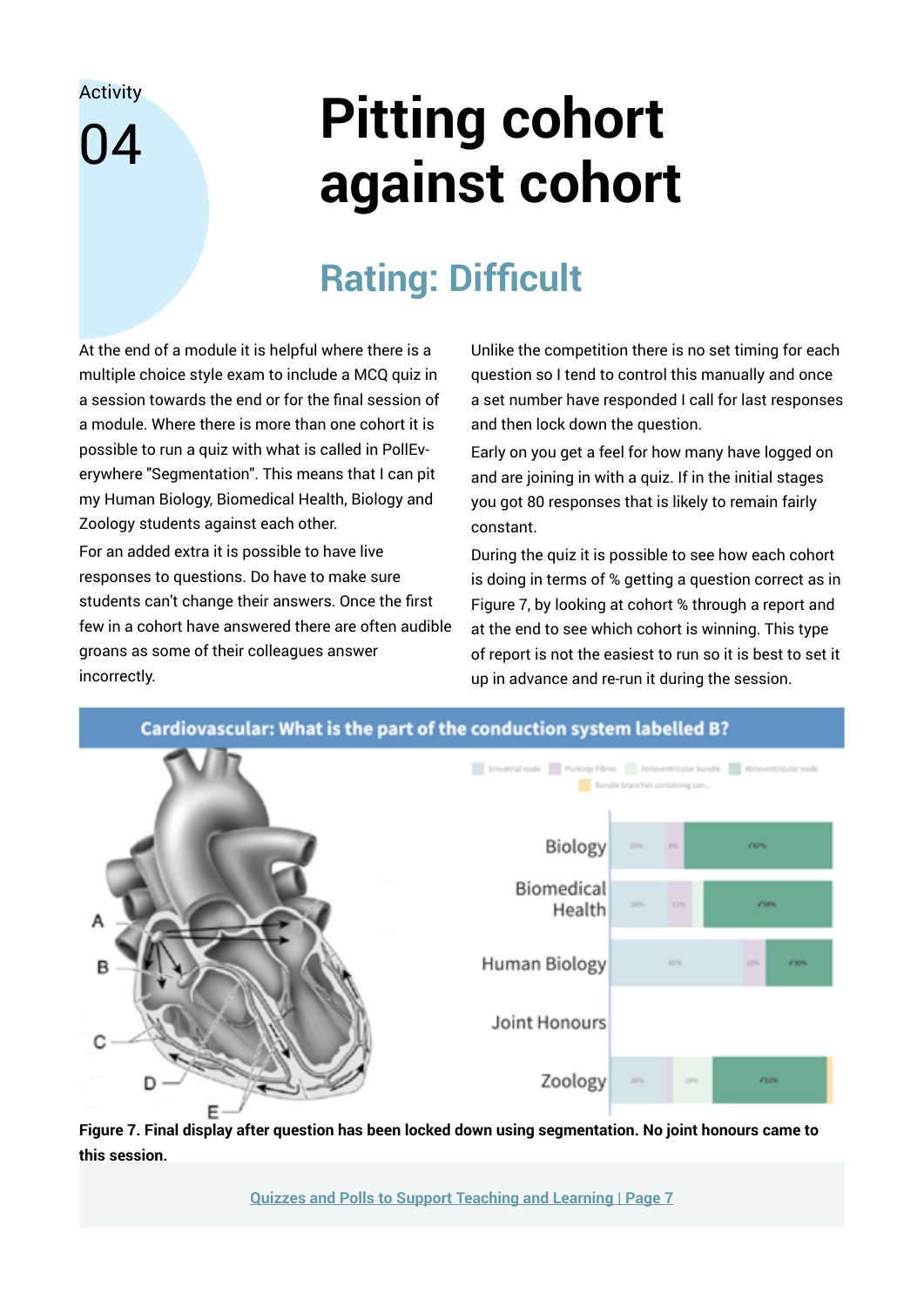<span id="page-7-0"></span>05

# **Probably my favourite.**

### **Rating: Easy once you think it through**

Anyone who enjoys probability will love this Polleverywhere activity.

### Coin toss

The best poll to start with is a simple coin toss. We all know that given enough tosses of a coin we will end up seeing heads and tails in the ratio of 50%/50%.

The poll uses a simple create Donut chart with a choice of two images one of heads and one of tails. I managed to find coin images of elephants for my heads and tails, see Figure 8 for what the student sees.

The first question asks for one toss from the whole class the second asks for 10 tosses of a coin. As we know the more tosses the more likely we are to achieve and even result. Figure 9 shows the view after everyone in the class had tossed a coin 10 times.

#### Two dice

The next step is to make things more complicated by using dice. Packs of 100 or more dice are relatively inexpensive via amazon so giving each student 2 dice is affordable.



**Figure 8. Heads or tails. For this question students can enter 10 coin tosses.**



**Figure 9. Heads or tails, visual result after each student has entered 10 coin tosses.**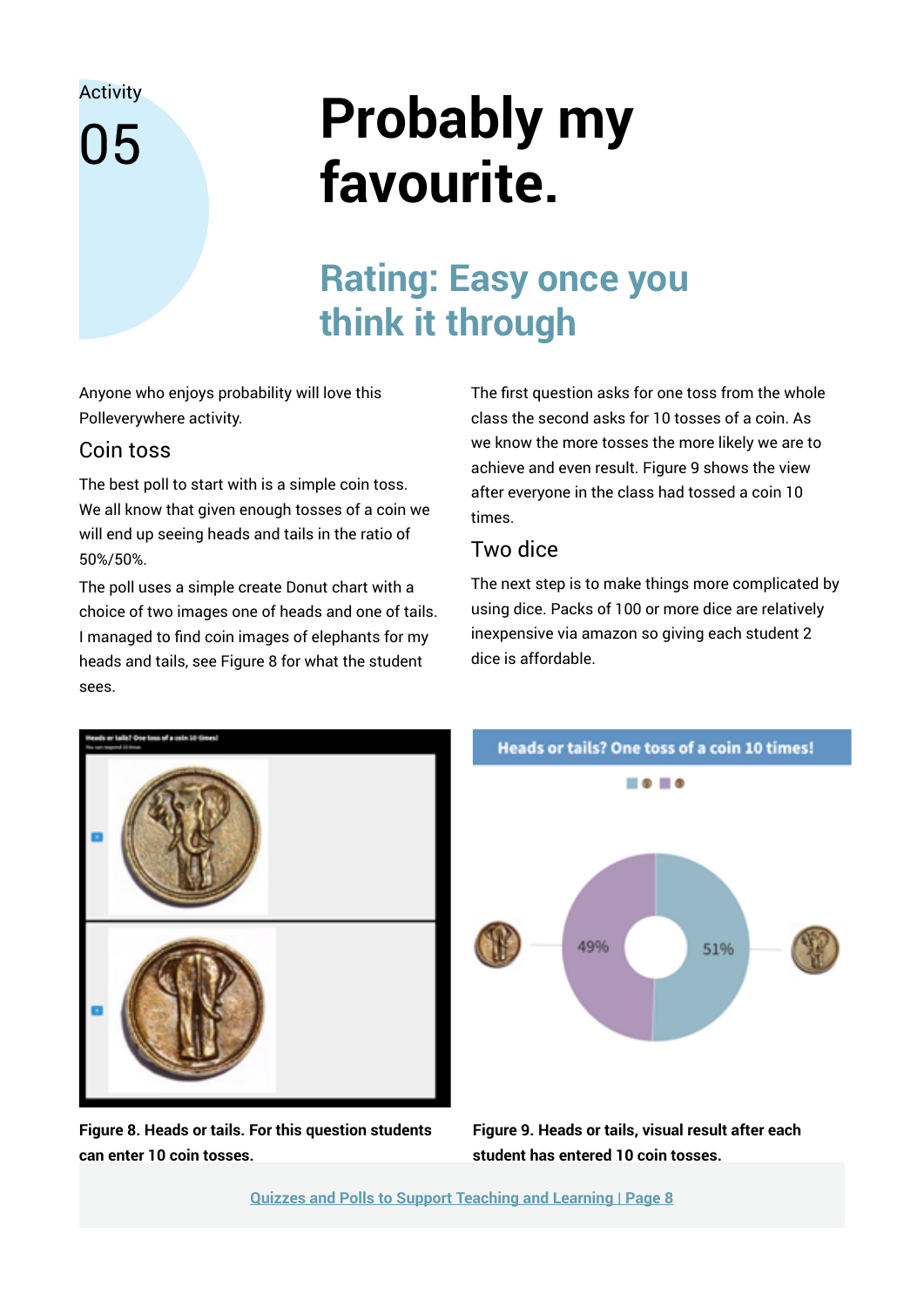Given 2 dice the idea is to look at the predicted spread of scores from the dice throws so we can then create likelihood ratios for each score. Then we can test our predictions against reality.

Again I used the Donut chart but the visual settings do allow for either a vertical or horizontal bar chart. The results for one throw for each student can be seen in Figure 10. As might be expected there are fewer tosses of those combinations with the lowest frequency like 2, 3, 11 and 12.

When the experiment is repeated with ten tosses each there is a distribution that more closely resembles the predicted likelihoods, see Figure 11.

The beauty about these polls is that they can be run live so the numbers visually change as students enter their score after each roll.

The first run through I did was in a large lecture theatre with over 70 students. I did have over 120 but after the coffee break the sport science students didn't return even though I did include some football scores, even if the University network wouldn't let us see live betting!

Probably, there is that word again, partly due to attempting to explain Bayes Theorem to Foundation students including a wide range of cohorts. However, everyone else enjoyed the lecture and activity.

I repeated the session where I had far lower numbers but it still worked though obviously larger numbers are preferred.

#### Monopoly

The final activity was to see how many people ended up in jail after 3 throws the classic Monopoly scenario.

What was your score when rolling two dice? One roll

■大学大学大学大学大学大学大学大学大学大学大



**Figure 10. Two dice and one toss for each student.**

What are your scores when rolling two dice? 10 rolls of the dice ■大学大学大学大学大学大学大学大学大学大学 10 110 1996 Ö 20% 13%

**Figure 11. Two dice and ten tosses for each student.**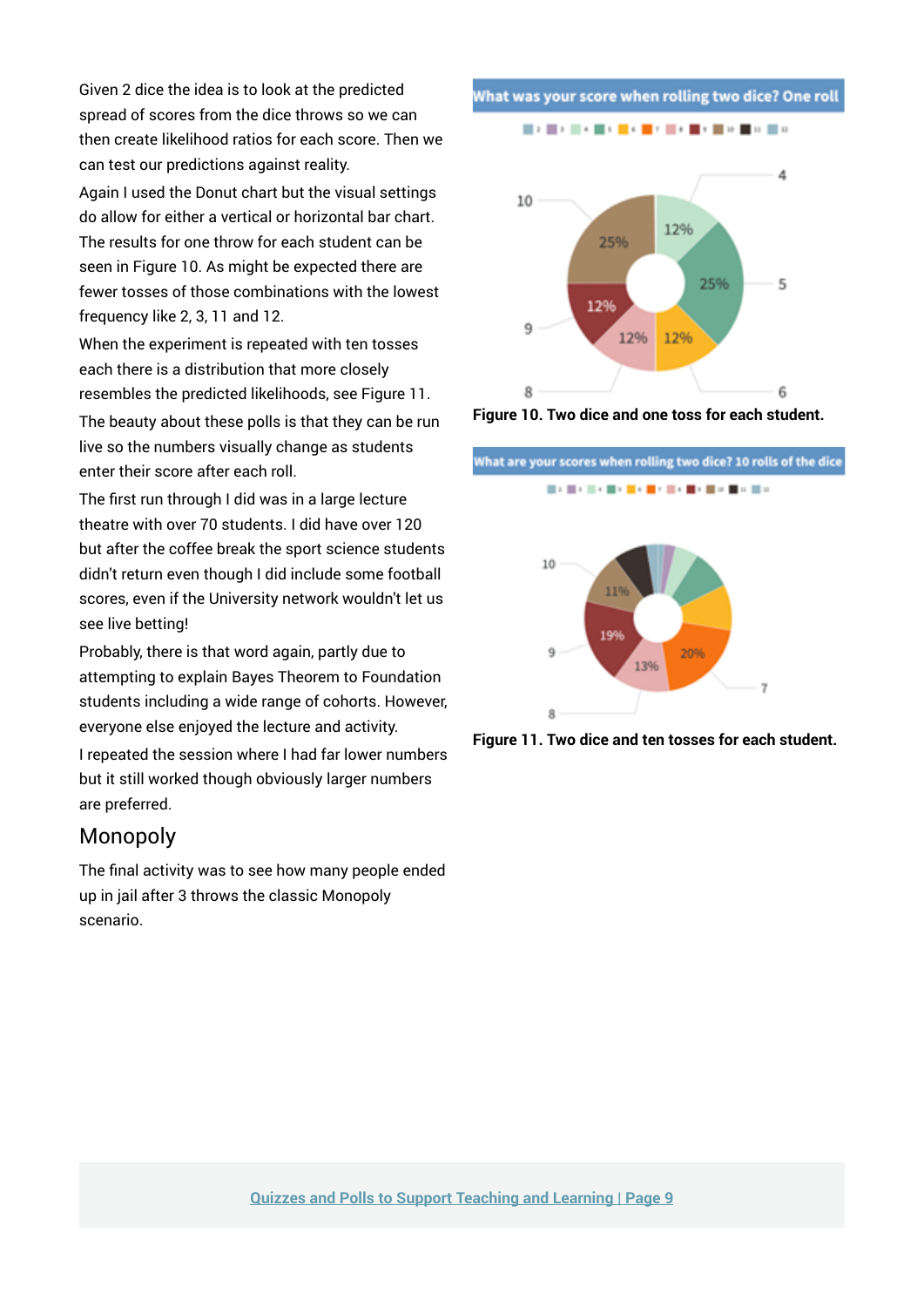## <span id="page-9-0"></span>06

# **Its all in the cloud, word cloud.**

## **Rating: Easy**

One of the most difficult activities in a lecture is asking for feedback to a question. You either get a clamour of answers and the loudest one wins. Actually that is probably the only one you hear as lecture theatre acoustics are more often designed for students to hear us rather than us to hear our students. The other system in a classroom again is highest hand wins with the least vocal not participating.

The alternative is using a word cloud this is the second choice in Polleverywhere when you click on create. All you need to do is to set up an open ended question ready for one word answers.

The real beauty is to running this live as the word cloud constantly adjusts and updates as more and more students participate also if you have designed your question carefully students can submit multiple times though you do need to make sure the responses aren't restricted.

The other feature is that the font size increases the more an answer is given by students. As you can see the evidence and document are the most popular answers in the word cloud in Figure 12.

If you are looking for longer responses then use open ended questions or better still upvote, see Activity 7.

What is the role of photography at a crime scene?



**Figure 12. Question has multiple answers to produce a word cloud.**